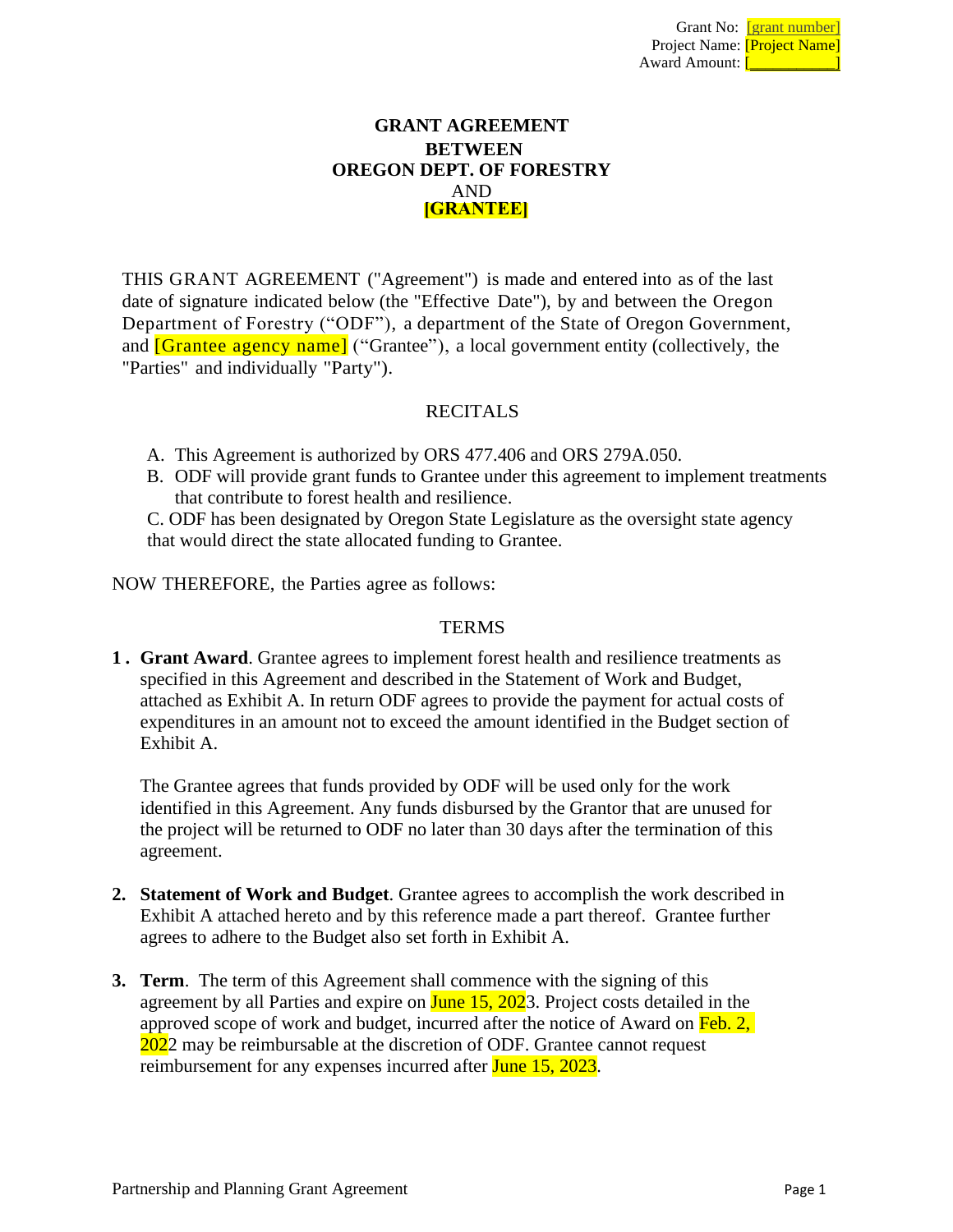### **4. Records Maintenance and Access**.

- a. Grantee will retain and keep accessible all books, documents, papers, and records that are related to this Agreement, the grant moneys or the project for a minimum of six (6) years, or such longer period as may be required by other provisions of this Agreement or applicable law, following termination or expiration of this Agreement. If there are unresolved audit questions or litigation at the end of the six-year period, Grantee will retain the records until the questions or litigation is resolved.
- b. Grantee will document the expenditure of all grant moneys disbursed by ODF under this Agreement. Grantee will further document all other expenditures relating to this project. Grantee will create and maintain all expenditure records in accordance with generally accepted accounting principles and in sufficient detail to permit ODF to verify how the grant moneys were expended, including without limitation accounting for all other funds expended, as well as in-kind services and donated materials.
- c. Grantee will make all books, documents, papers and records of Grantee that are directly related to this Agreement, the grant moneys provided hereunder, or the project available to The Oregon Secretary of State's Office and its duly authorized representatives for the purpose of making audits and examinations.
- d. Grantee agrees to coordinate with landowners receiving treatment to ensure they are notified that the use of grant funds and receival of treatment activities authorizes property access by ODF personnel to inspect treatment locations, including subsequent monitoring surveys.
- **5. Project Site Access.** Grantee will provide access to the project site for inspection and tour of the project site by representatives of the Grantor.
- **6. Payment**. This grant is to reimburse Grantee for actual expenditures incurred pursuant to this Agreement through the end of the Agreement Term. Reimbursement is not allowed for expenditures exceeding the amount of the grant award, unless an amendment to the budget has been approved. Grantee agrees that invoices submitted for billing purposes must contain the information exhibited in the Sample Invoice contained in Exhibit B. Grantee will not submit invoices that result in net payments to grantee in excess of 10% the total grant cost. Invoicing should occur no more frequently than once a month.
- **7. Reporting**. Grantee shall provide ODF with one final report showing funds expended and work completed. This final report shall include percent complete for each task in the Statement of Work (Exhibit A), describe work completed by the Grantee for each task in the Statement of Work (Exhibit A), and summarize the final outcomes of the completed project, including a Geospatially reference polygon (shapefile) of treatment locations. The final report will be due within 45 days following the date of expiration.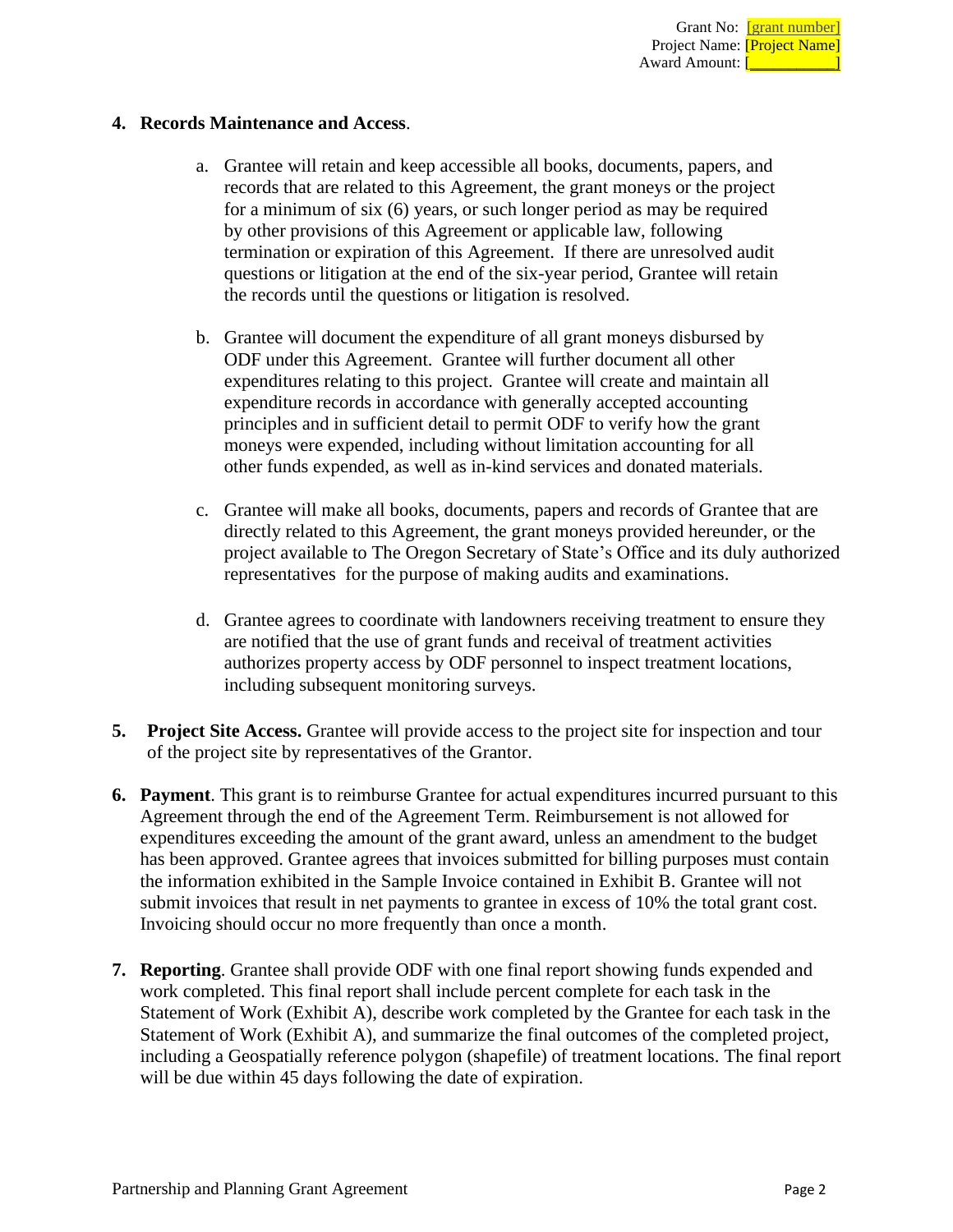- **8. Award Closeout**. Grantee will submit to ODF all financial performance documentation, the final report, all deliverables specified in the Statement of Work, and any final reimbursement requests required under this agreement within 45 days following the date of expiration or termination of this grant.
- **9. Public Domain Information**. The project funded by this grant will produce a program model that other entities wanting to promote similar projects may use. Grantee acknowledges that all program model information developed from Agreement funds will become public information.
- **10. Modification Provisions**. The terms of this Agreement may be modified by mutual agreement of the Parties. Any modification shall be in writing, shall refer specifically to this Agreement, and shall be executed by the Parties.
- **11. Termination of Agreement**. This Agreement may be terminated:
	- (a) At any time by mutual written consent of all Parties.
	- (b) Upon written notice by ODF to Grantee for failure to perform any provision of this Agreement.
	- (c) Upon 30 days written notice by the ODF to Grantee for any other reason specified in writing. or
	- (d) At any time, upon written notice by the ODF, if ODF lacks sufficient funding, appropriations, limitations, allotments, or other expenditure authority to allow ODF, in the exercise of its reasonable administrative discretion, to disburse the grant funds.

### **12. Compliance with Laws**.

- 1. The Grantee shall comply with all federal, state and local laws, regulations, executive orders and ordinances applicable to this Agreement or to the Grantee's obligations under this Agreement, as those laws, regulations and ordinances may be adopted or amended from time to time.
- 2. Without limiting the generality of the foregoing, the Grantee expressly agrees to comply with: (i) Executive Order 11246, Equal Employment Opportunity; (ii) Drug Free Workplace Act of 1988, P.L. 110-690; (iii) Title VI of Civil Rights Act of 1965; (iv) Section V of the Rehabilitation Act of 1973; (v) the Americans of Disabilities Act of 1990 and ORS 659.425; (vi) all regulations and administrative rules established pursuant to the foregoing laws; and (vii) all other applicable requirements of federal and state civil rights and rehabilitation statutes, rules and regulations.
- 3. The Department's performance under this Agreement is conditioned upon the Grantee's compliance with the obligations required for public contracts under ORS 279B.220, 279B.225, 279B.230 and 279B.235 (if applicable to this Agreement), which are incorporated by reference herein. The Grantee shall, to the maximum extent economically feasible in the performance of this Agreement, use recycled paper (as defined in ORS 279A.010(1)(ee)), recycled PETE products (as defined in ORS 279A.010(1)(ff)), and other recycled plastic resin products and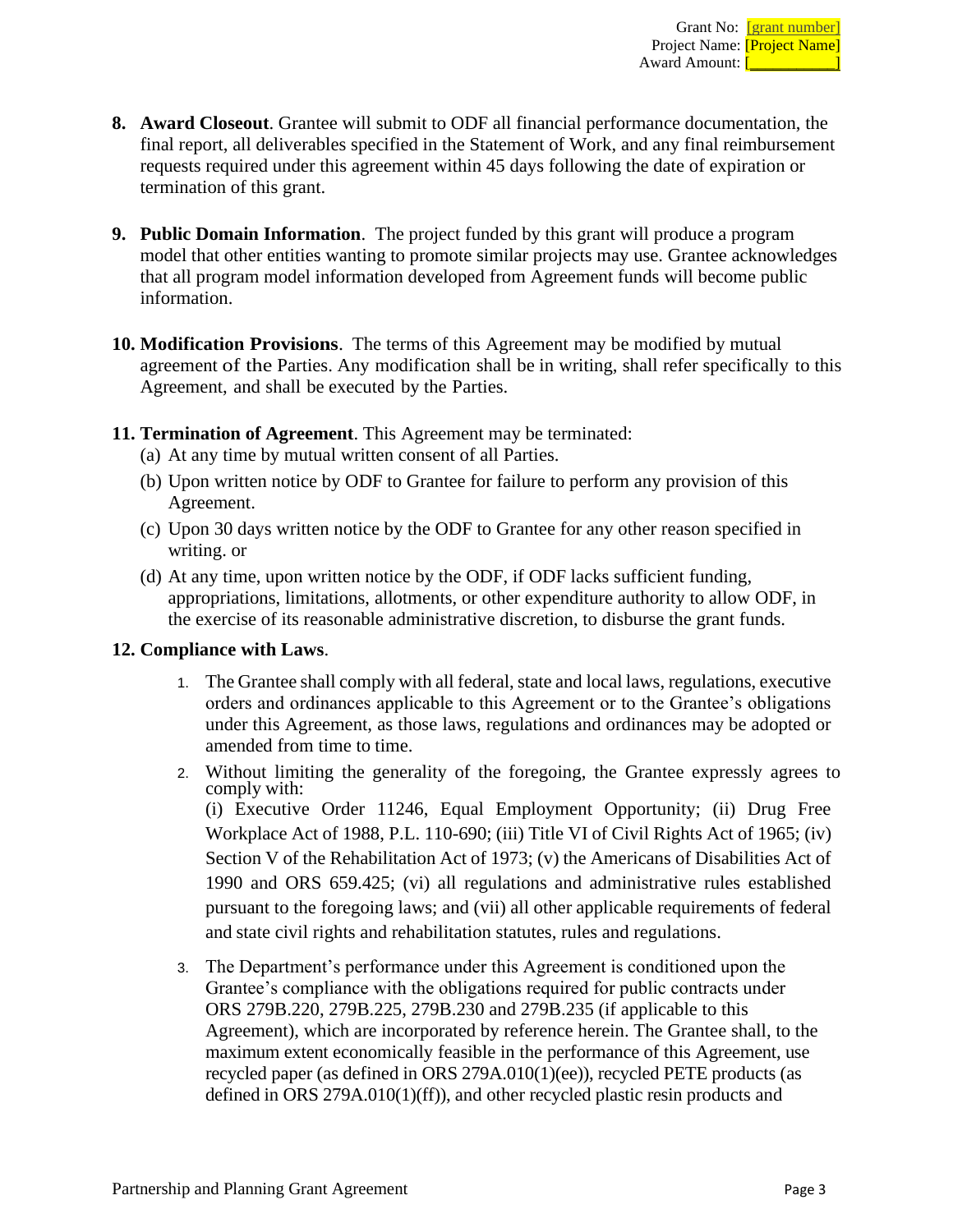recycled products (as recycled product is defined in ORS  $279A.010(1)(gg)$ ).

- 4. The Grantee offers all persons the opportunity to participate in programs or activities regardless of race, color, national origin, age, sex, or disability. Further, it is agreed that no individual will be turned away from or otherwise denied access to or benefit from any program or activity that is directly associated with a program of the Grantee on the basis of race, color, national origin, age, sex (in education activities) or disability.
- **13. Defense and Indemnification**. THE GRANTEE AGREES TO DEFEND, HOLD HARMLESS AND INDEMNIFY STATE AND ITS DEPARTMENTS, AGENCIES, OFFICERS, DIRECTORS, AGENTS AND EMPLOYEES FROM AND AGAINST ALL CLAIMS, SUITS, ACTIONS, LOSSES, DAMAGES, LIABILITIES, COSTS AND EXPENSES OF WHATSOEVER NATURE RESULTING FROM, ARISING OUT OF OR RELATING TO THE ACTS OR OMISSIONS OF THE GRANTEE, ITS CONTRACTORS, SUBCONTRACTORS, AGENTS OR EMPLOYEES UNDER THIS AGREEMENT.
- **14. Governing Law and Forum**. The Parties expressly agree that this Agreement shall be governed and interpreted in accordance with the laws of the State of Oregon, without giving effect to the conflict of law provisions thereof. Any claim, action, suit or proceeding (collectively "Claim") between Agency or any other agency or department of the State of Oregon, or both, and Grantee that arises from or relates to this Agreement shall be brought and conducted solely and exclusively within the Circuit Court of Marion County for the State of Oregon; provided, however, if a Claim must be brought in a federal forum, then it shall be brought and conducted solely and exclusively within the United States District Court for the District of Oregon. In no event shall this Section be construed as a waiver by the State of Oregon of any form of defense or immunity, whether sovereign immunity, governmental immunity, immunity based on the eleventh amendment to the Constitution of the United States or otherwise, to or from any Claim or from the jurisdiction of any court.
- **15. Assignment**. This Agreement is non-assignable and non-transferrable.
- **16. Contracting**. Grantee, at its discretion, may contract portions of its work under this Agreement without the prior written approval of ODF. Grantee shall require contractor to agree, as to the portion contracted, to fulfill the obligations of Grantee asspecified in this Agreement. Grantee shall remain obligated for full performance hereunder, and ODF shall incur no obligation other than its obligations to Grantee hereunder. Grantee agrees that if contractors are employed in the performance of this Agreement, Grantee will follow all required public contracting policies and procedures established by Grantee.
- **17. Severability**. If any provision of this Agreement is found to be unconstitutional, illegal, or un-enforceable, this Agreement nevertheless shall remain in full force and effect and the offending provision shall be stricken. The Court or other authorized body finding such provision unconstitutional, illegal, or unenforceable shall construe this Agreement without such provision to give effect to the intentions of the Parties to the maximum extent possible.
- **18. Integration**. This Agreement, together with the exhibits attached hereto, constitutes the entire agreement between ODF and Grantee and supersedes any, or all, prior written or oral discussions or agreements.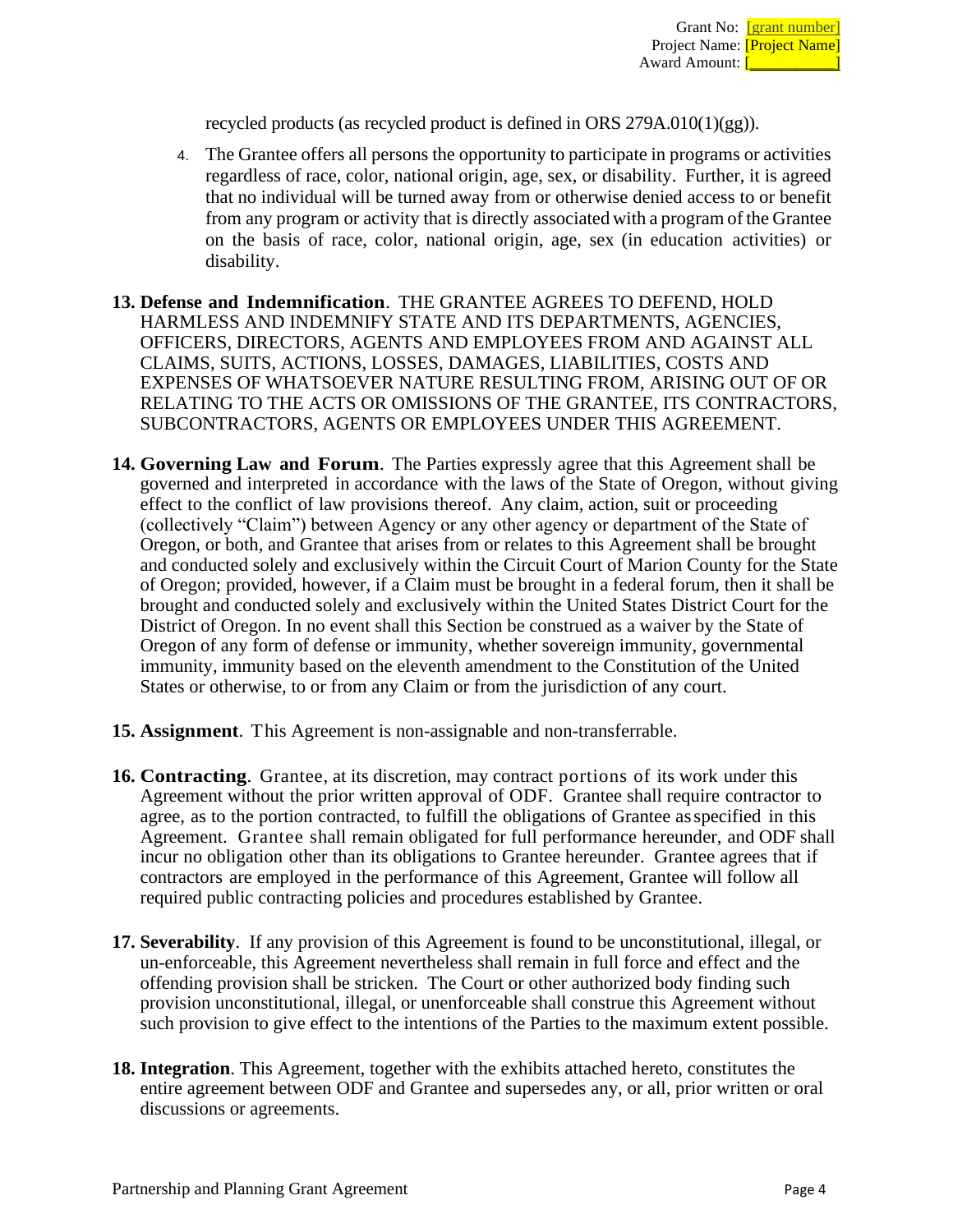**19. Waiver**. ODF and Grantee shall not be deemed to have waived any breach of this Agreement by the other Party except by an express waiver in writing. An express written waiver as to one breach shall not be deemed a waiver of any other breach not expressly identified, even though the other breach be of the same nature as that waived. The failure of State to enforce any provision of this Agreement shall not constitute a waiver by State of that or any other provision.

# **20. Insurance**.

a) Grantee shall carry the insurance types and amounts described below and will continue this coverage through Project completion. In addition, Grantee shall require that all contractors or consultants carry the minimum insurance types and amounts described below.

| <b>Insurance Type</b> | <b>Minimum Amount</b>                                      |
|-----------------------|------------------------------------------------------------|
| General liability     | $$1,000,000$ per occurrence, $$2,000,000$ annual aggregate |
| Auto liability        | $$1,000,000$ combined single limit                         |
| Worker's Comp         | All employees                                              |

- b) If requested by ODF, Grantee shall provide Certificate(s) of Insurance for all required insurance. As proof of insurance ODF has the right to request copies of insurance policies and endorsements relating to the insurance requirements in this Agreement.
- **c)** Grantee or the insurer must provide at least 30 days' written notice to ODF before cancellation of, material change to, potential exhaustion of aggregate limits of, or nonrenewal of the required insurance coverage(s).
- **21. Representations and Warranties.** The Grantee hereby represents and warrants that:
	- 1. The Project shall be performed in a timely manner by qualified personnel in accordance with applicable professional standards.
	- 2. The Grantee has the authority to enter into and perform in accordance with this Agreement and that this Agreement, when executed and delivered, is a valid and binding obligation of the Grantee's that is enforceable in accordance with its terms.
- **22. Binding Agreement.** The provisions of this Agreement shall be binding upon and shall inure to the benefit of the Department and the Grantee and their respective successors and assigns.
- **23. Notice**. Any notice under this Agreement shall be in writing and shall be effective when actually delivered or when deposited in the mail, addressed to the Parties as follows: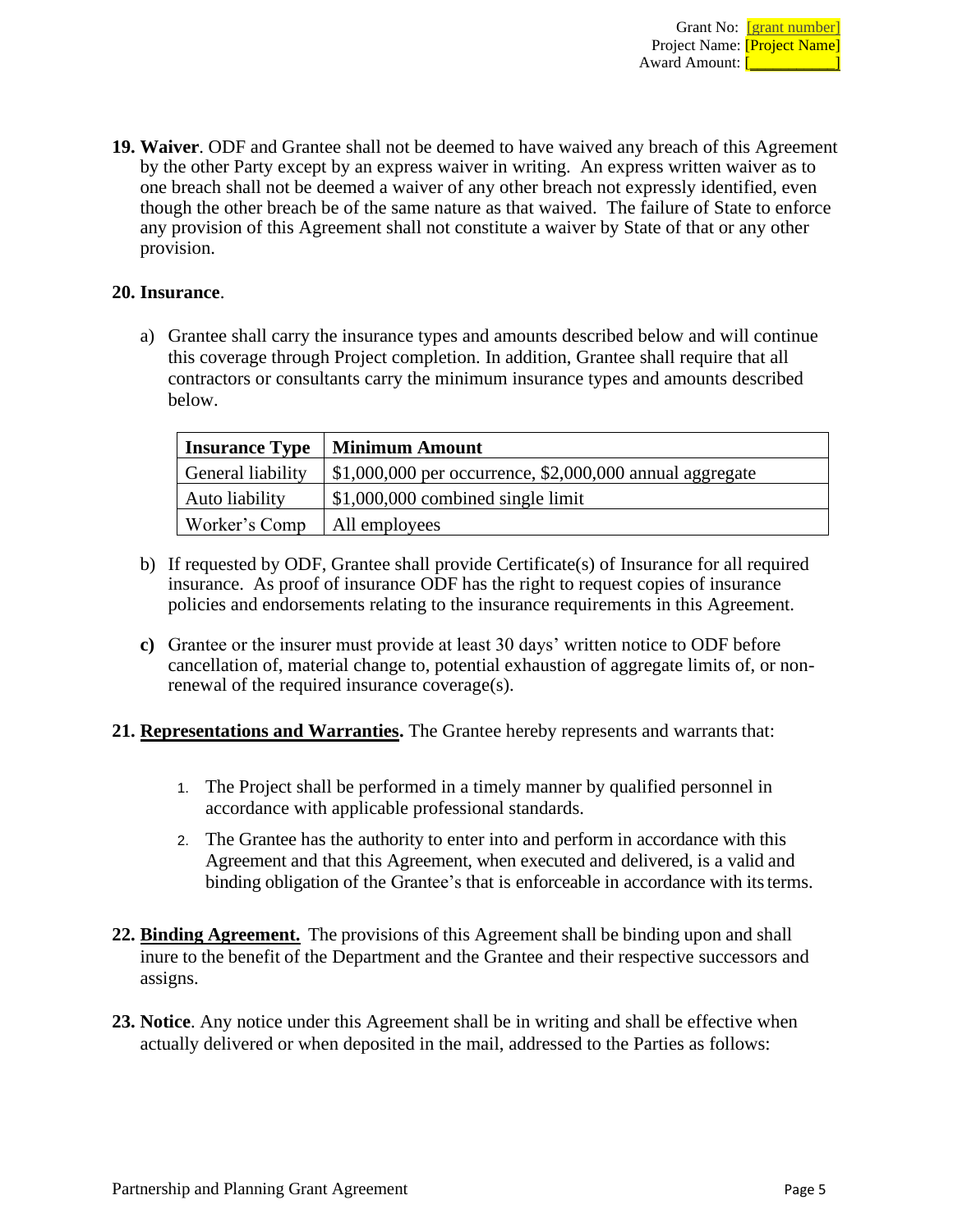ODF: Small Forestland Grant Program Lead Oregon Dept. of Forestry 2600 State Street Salem, OR 97310

Grantee:

- **24. Exhibits Attached**. The following exhibits are attached and incorporated by reference as part of this Agreement:
	- Exhibit A Statement of Work and Budget<br>Exhibit B Sample Invoice Sample Invoice
- **25. Signatures**. Each party, by the signature below of its authorized representative, hereby acknowledges that it has read this Agreement, understands it, and agrees to be bound by its terms and conditions. Each person signing this Agreement represents and warrants having the authority to execute this Agreement.
- **26. Counterparts.** This Agreement may be executed in several counterparts, all of which when taken together shall constitute one agreement binding on all parties, notwithstanding that all parties are not signatories to the same counterpart. Each copy of this Agreement so executed shall constitute an original.
- **27. Tax Certification***.* The individual signing this Agreement for the Grantee swears or affirms, under penalty of perjury, that he or she is authorized to act on behalf of the Grantee, has authority and knowledge regarding the payment of taxes, and that the Grantee is, to the best of his or her knowledge, not in violation of any Oregon tax laws. For purposes of this certification, 'Oregon tax laws' means those programs listed in ORS 305.380(4).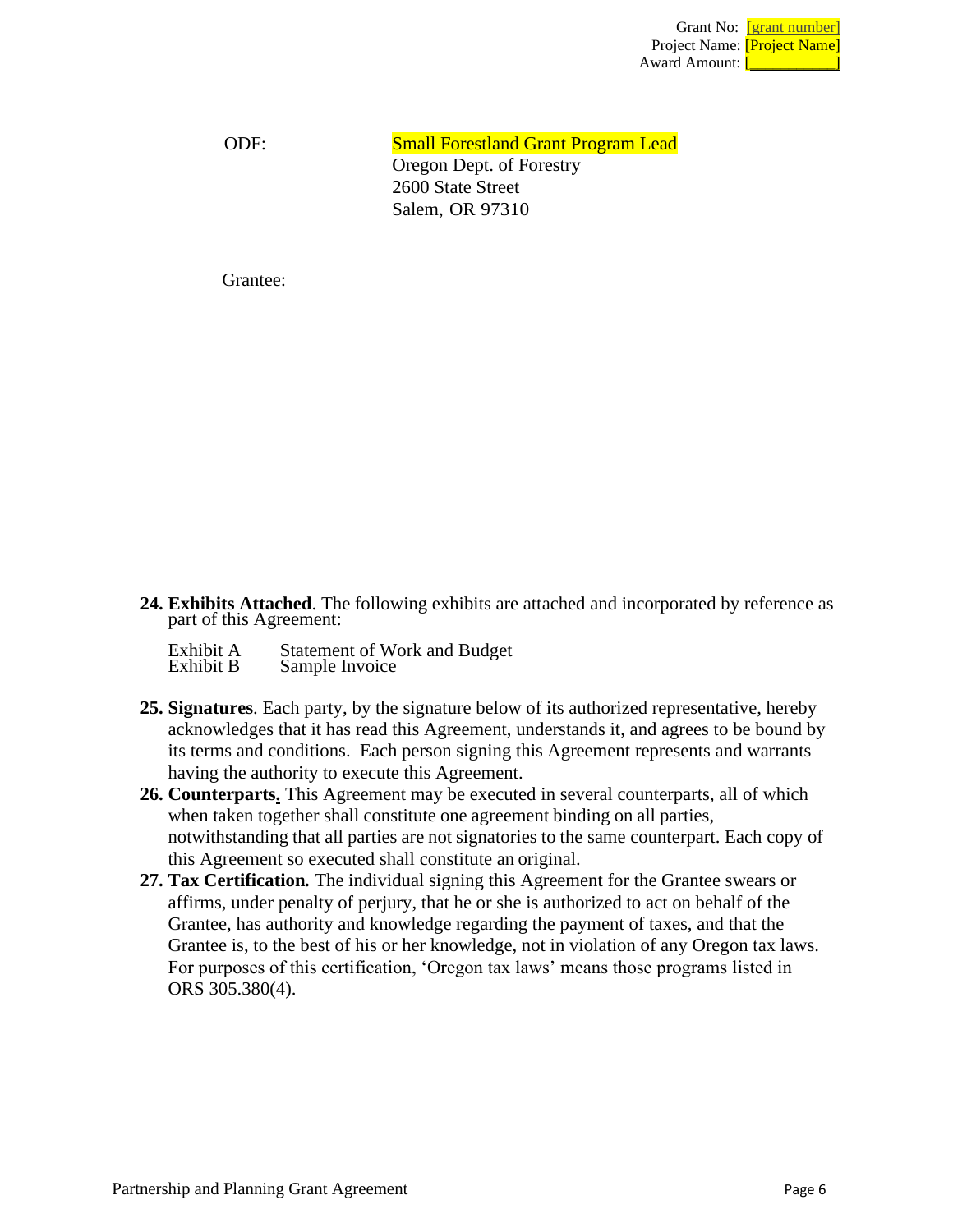|                                     | Grant No: [grant number] |
|-------------------------------------|--------------------------|
| Project Name: <i>[Project Name]</i> |                          |
| Award Amount:                       |                          |

# Oregon Dept. of Forestry **[Grantee Name Here]**

| $Print: ____________$                                                                              | Print:                                                                                                                                                                                                                         |
|----------------------------------------------------------------------------------------------------|--------------------------------------------------------------------------------------------------------------------------------------------------------------------------------------------------------------------------------|
| Title:                                                                                             |                                                                                                                                                                                                                                |
| Date:<br>the control of the control of the control of the control of the control of the control of | Date: the contract of the contract of the contract of the contract of the contract of the contract of the contract of the contract of the contract of the contract of the contract of the contract of the contract of the cont |

Legal Sufficiency Review, if needed, for grants over \$150,00

By:

Print:

Date:

Title: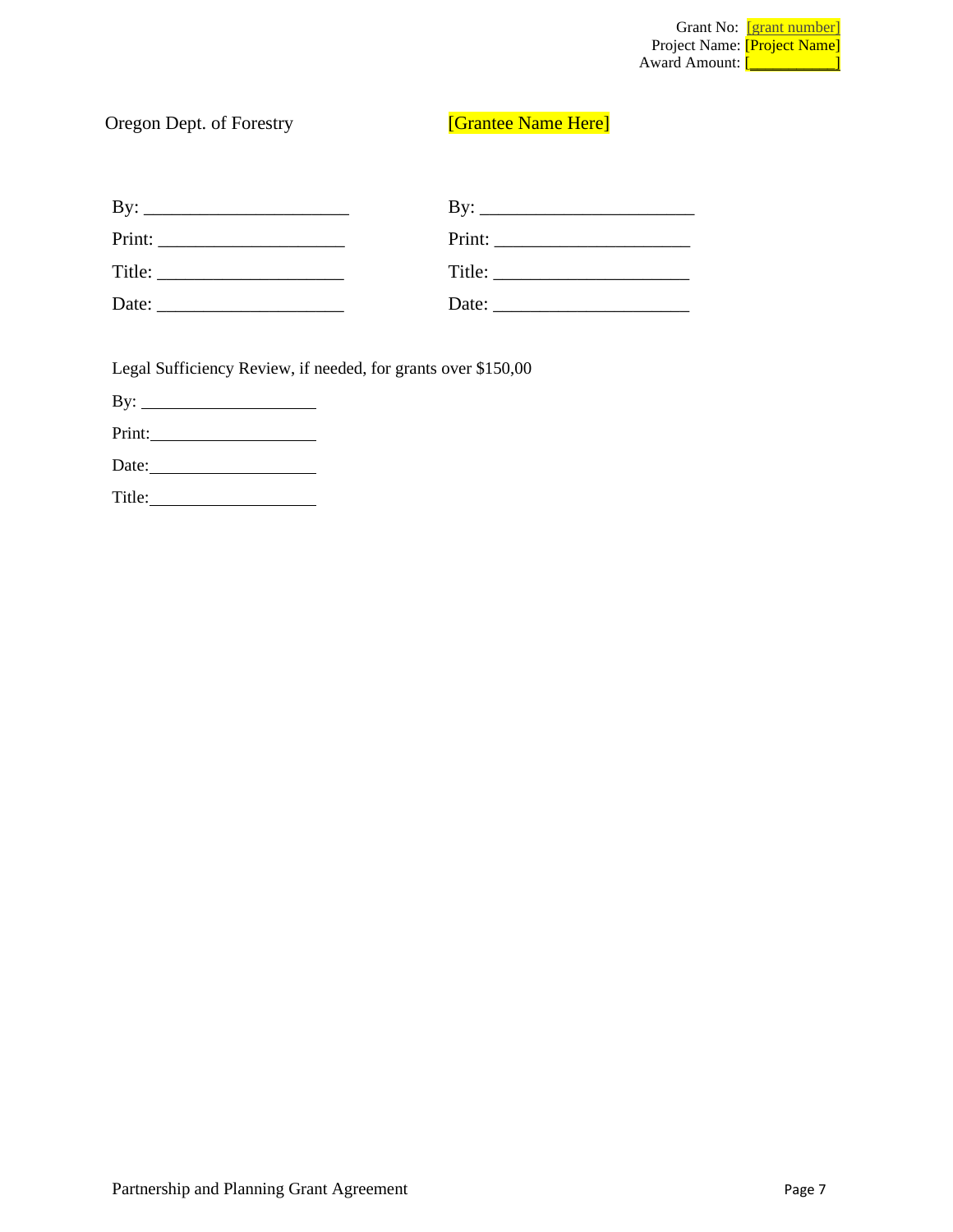# **EXHIBIT A - STATEMENT OF WORK AND BUDGET**

#### **Statement of Work and Budget**

#### **[Grantee Name]**

#### **1.0 Overall Project Administration**

[Grantee] will establish and maintain records, files, and any other materials necessary to track project implementation and expenditure of project funds. [Grantee] will participate in project management conference calls, meetings, etc. as scheduled by ODF. **[Grantee]** will provide information requested in a timely manner for completion of regular reporting.

### **Project Overview**

[Pull from the proposal or provide a new overview]

#### **2.0 Tasks, Deliverables and Timeline**

The work to be performed under this Agreement will begin on the effective date of the Agreement and end by **[Completion Date – June 15, 2023 if not sooner]**. Specific tasks to be completed by **[Grantee]** under this agreement are listed below with associated deliverables and timeline.

- **A. [Task #1 Title] [Activity A time frame (ex: Month Day – Month Day)] [Detailed description of Task #1] Deliverable(s) [Quantified activity matching deliverable 1 in budget worksheet]**
- **B. [Task #2 Title] [Activity B time frame (ex: Month Day – Month Day)] [Detailed description of Task #2] Deliverable(s) [Quantified activity matching deliverable 2 in budget worksheet]**
- **C. [Task #3 Title] [Activity C time frame (ex: Month Day – Month Day)] [Detailed description of Task #3] Deliverable(s) [Quantified activity matching deliverable 3 in budget worksheet]**
- **D. [Task #4 Title] [Activity D time frame (ex: Month Day – Month Day)] [Detailed description of Task #4] Deliverable(s) [Quantified activity matching deliverable 4 in budget worksheet]**
- **E. [add Tasks beyond 4 as needed]**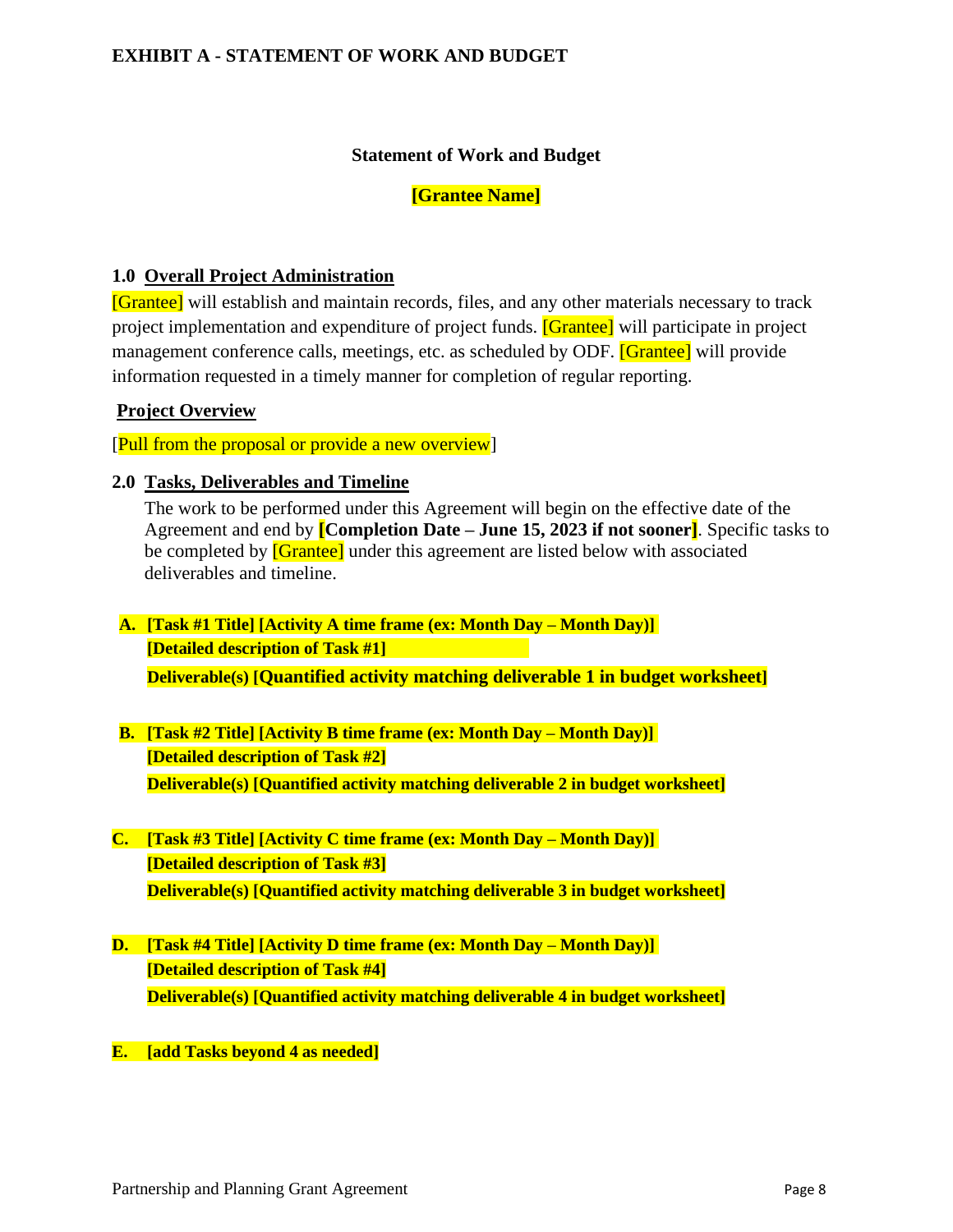# **EXHIBIT A - STATEMENT OF WORK AND BUDGET**

|                        |                      | Leverage (25% required) |      |                      |
|------------------------|----------------------|-------------------------|------|----------------------|
|                        |                      | Leverage and            |      | <b>Total Project</b> |
| <b>Budget Category</b> | <b>Grant Request</b> | In-Kind                 | Cash | Cost                 |
|                        |                      |                         |      |                      |
| 1. Personnel/ Wages    |                      |                         |      |                      |
|                        |                      |                         |      |                      |
| 2. Fringe Benefits     |                      |                         |      |                      |
|                        |                      |                         |      |                      |
| 3. Travel              |                      |                         |      |                      |
|                        |                      |                         |      |                      |
| 4. Equipment           |                      |                         |      |                      |
|                        |                      |                         |      |                      |
| 5. Supplies            |                      |                         |      |                      |
| 6. Contracted          |                      |                         |      |                      |
| Services               |                      |                         |      |                      |
| 7. ODF or OSU (if      |                      |                         |      |                      |
| applicable)            |                      |                         |      |                      |
|                        |                      |                         |      |                      |
| <b>Total</b>           |                      |                         |      |                      |

# **3.0 Budget**

## **5.0 Payment Schedule**

[Grantee] will invoice ODF for work performed under this Agreement no more frequently than once a month, beginning [After effective date].

[Grantee] agrees that invoices submitted for billing purposes must contain the information exhibited in the Sample Invoice contained in Exhibit B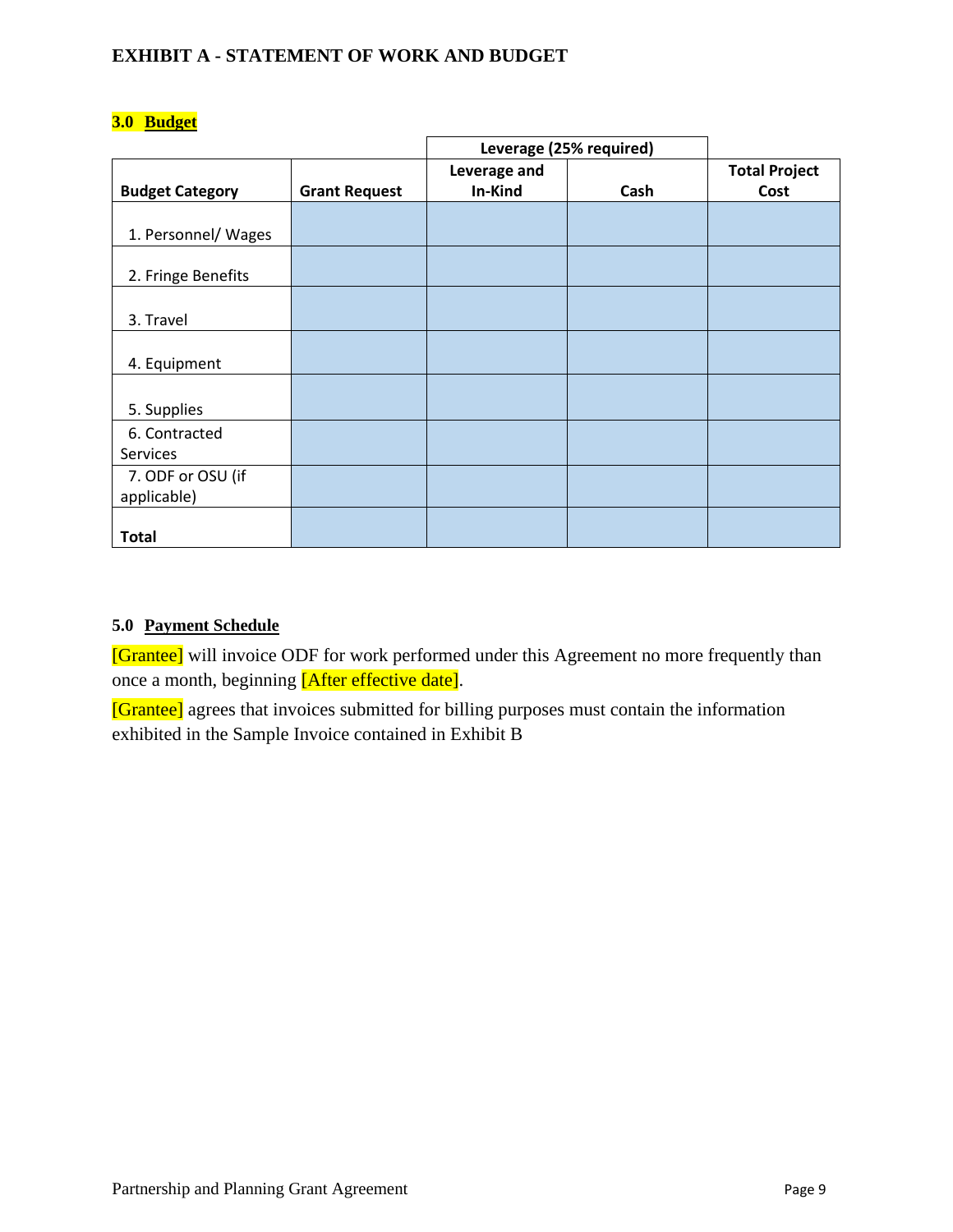#### **EXHIBIT B – SAMPLE INVIOICE**

Oregon Department of Forestry Invoice #: \_\_\_\_\_\_\_\_\_\_\_ Reimbursement Request

email: Grantee Address: To:

Grantee Phone: Grantee Contact:

Grant Agreement # Project Name: Billing Period From: / / To: / /

**Progress Update** (report on estimated progress for all Deliverables)

| Deliverables from Scope of<br>Work | Percentage<br>Complete | Accomplished<br>this Invoice<br>period | Accomplished<br>Prior to Invoice<br>Period | Total<br>Accomplished<br>To-Date |
|------------------------------------|------------------------|----------------------------------------|--------------------------------------------|----------------------------------|
| Examples:                          |                        |                                        |                                            |                                  |
| $#1: 20$ acres of Fuels Reduction  | 80%                    | 16                                     | $\theta$                                   | 16                               |
| $#2: 30$ FIA plots                 | 50%                    | 5                                      | 10                                         | 15                               |
| #3: 1 mile of Fireline brushing    | 100%                   | 0.75                                   | 0.25                                       |                                  |
| #4: 100 Landowner Outreach         | 25%                    | $\overline{0}$                         | 25                                         | 25                               |
|                                    |                        |                                        |                                            |                                  |
|                                    |                        |                                        |                                            |                                  |
|                                    |                        |                                        |                                            |                                  |
|                                    |                        |                                        |                                            |                                  |

| <b>Detail of Claim:</b> |                                    |                                  | Match (if any)                        |                         |      |
|-------------------------|------------------------------------|----------------------------------|---------------------------------------|-------------------------|------|
| <b>Cost Category</b>    | <b>Previous</b><br><b>Invoices</b> | <b>Current</b><br><b>Billing</b> | <b>Expenditures</b><br><b>To Date</b> | Leverage and<br>In-kind | Cash |
| 1. Personnel            |                                    |                                  |                                       |                         |      |
| 2. Fringe Benefits      |                                    |                                  |                                       |                         |      |
| 3. Travel               |                                    |                                  |                                       |                         |      |
| 4. Equipment            |                                    |                                  |                                       |                         |      |
| 5. Supplies             |                                    |                                  |                                       |                         |      |
| 6. Contractual          |                                    |                                  |                                       |                         |      |
| 7. ODF or OSU           |                                    |                                  |                                       |                         |      |
| <b>Invoice Total</b>    |                                    |                                  |                                       |                         |      |

EBoard Grant Agreement Date: \_\_\_\_\_\_\_\_\_\_\_\_\_\_\_\_\_

Grantee Organization: Submit via Oregon Buys Acct, and

Cc: alex.j.rahmlow@odf.oregon.gov